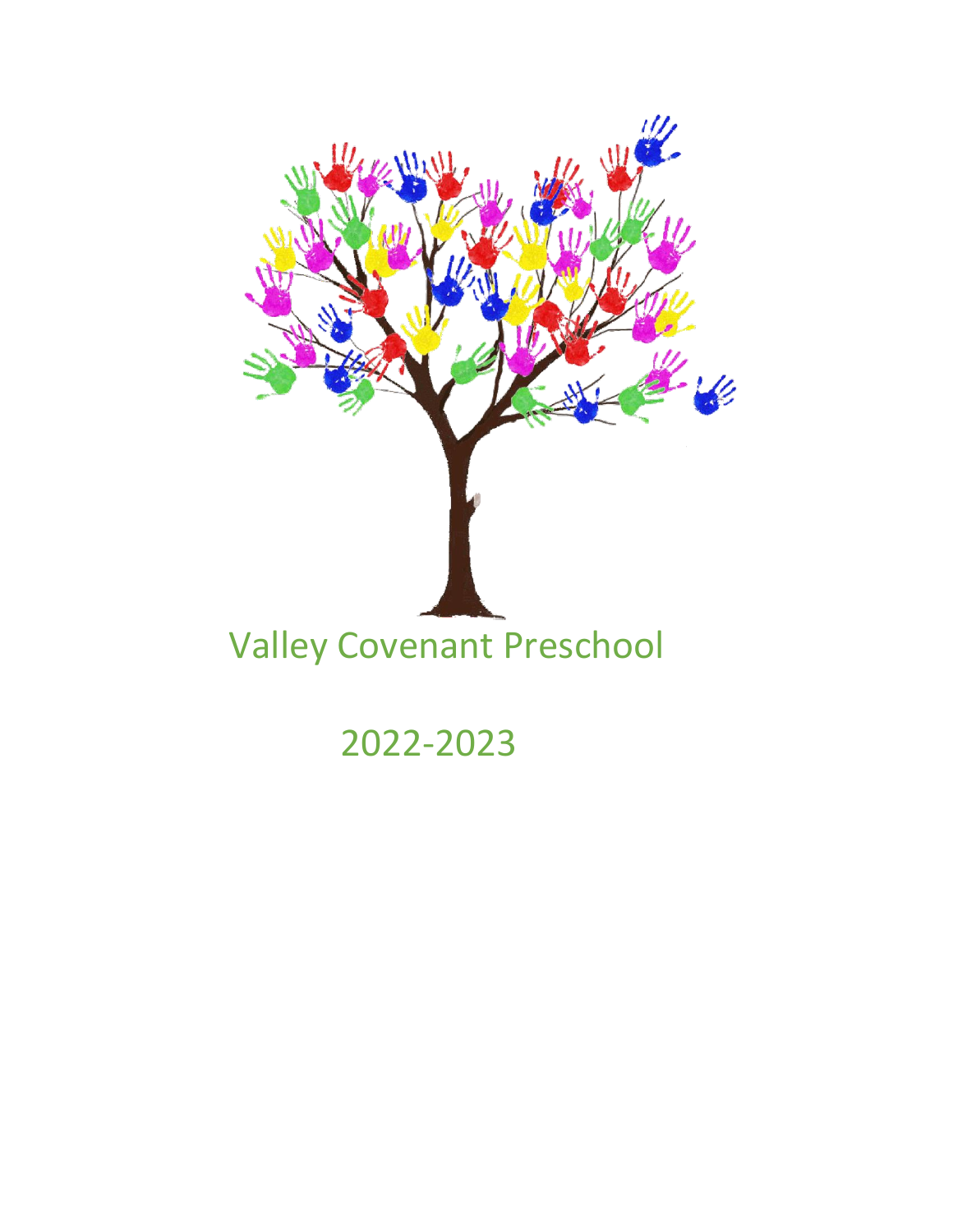#### **Welcome**

Welcome to the Valley Covenant Preschool program. We are pleased you are going to be with us and look forward to working with you and getting to know you and your child better.

Our Preschool will be a place that children will look forward to coming to each day. You can help your child to adjust to the new year by talking about the Preschool experience and introducing your child to the teachers. Preschool can provide invaluable experience for preschoolers in dealing with groups of children their own age, learning to share and play together and to respond to loving adults other than their parents.

Parents are encouraged to be involved. We have an open-door policy; parents are always welcome to visit or sign up as a parent helper. By volunteering in the classroom, it gives you the chance to become familiar with this new experience for your child. You get to know their teachers and their friends firsthand. It will also give the teachers a chance to get to know you better. Your presence in the classroom will help other students adjust to other authority figures and become comfortable with you. We encourage you to share your special interests or talents with the class. Examples: musical talents, career skills, hobbies, and art skills, etc. Parent helpers are a great addition to the classroom! Parents that help more than once every 30 days will need to be fingerprinted to comply with DCFS regulations. Please see Jill Huber for more information.

# **Areas of development in all preschool classes include:**

- 1. Physical
	- a. Fine Motor and Gross Motor Skills
- 2. Social and Emotional
	- a. Sharing
	- b. Following Directions
	- c. Listening to Others
- 3. Intellectual
	- a. Language Development
	- b. Group Discussions
	- c. Self-Expression
	- d. Problem Solving
	- e. Math
	- f. Pre-Reading Skills
- 4. Creative
	- a. Art
	- b. Music and Rhythm
	- c. Dramatics
- 5. Spiritual
	- a. Short Bible Stories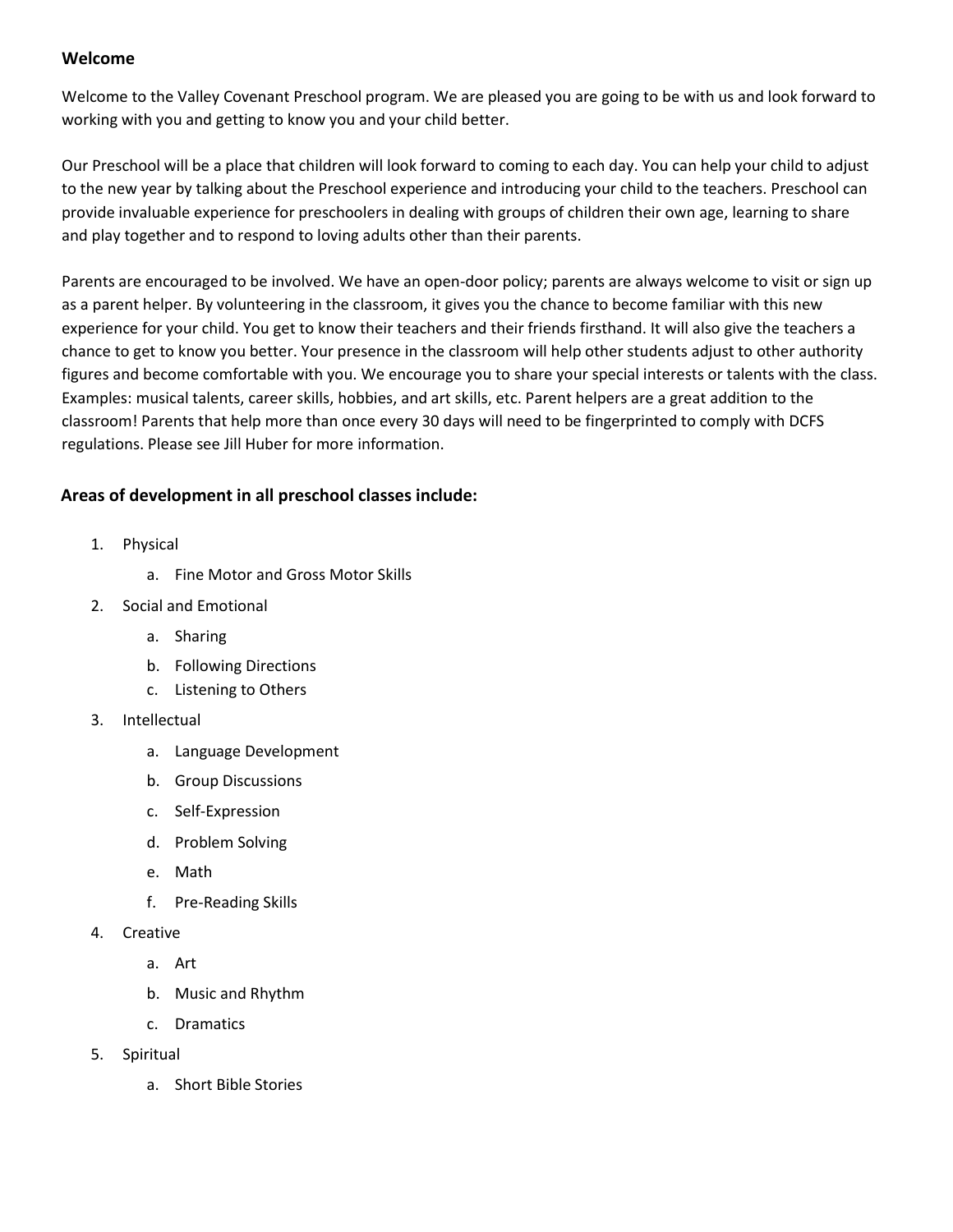## **Three-Year Old Classes**

The emphasis on our 3- year-old classes is to provide challenging activities designed to meet the individual needs of children during the active time of growth and development. Daily we use consistent routine and engaging activities to help create a love of school. Hands-on learning allows students to develop skills in language arts and math while building self confidence and self-esteem in the classroom. We provide the materials, experiences, and the physical space for children to explore through touch, sound, and sight. Children are offered hands on experiences and encouraged to work with each other.

## **Four Old Pre- Kindergarten Classes**

The Pre-Kindergarten classes help prepare young minds for elementary school with the emphasis on more structured learning.

Within the Pre-Kindergarten program, the focus is to help promote an enthusiastic and receptive attitude toward school. The program offers child centered learning activities allowing children to build a positive attitude toward learning through questioning, observing, and experimenting with varied materials. Teachers help promote the children's construction of knowledge and build foundations for school success in reading, math, science, and arts. Children are offered hands-on activities and are encouraged to work together, promoting language development, perspective taking and conflict resolution.

# **Enrollment**

Registration forms are available on our website: [www.valleycov.org](http://www.valleycov.org/) [clic](http://www.valleycov.org/)k preschool.

**To enroll your child in Preschool a** non-refundable Registration fee (\$75before June 1st and \$85 after August 1st) and first month's tuition is due**. The following forms need to be completed and returned with all the signatures as needed.** 

- **Application and Written Consent** Please print & fill in all 3 pages (Make 1 & 2 front to back.)
- **Medical History and Immunizations**

Also available from your doctor. Not required until first day of school. *Please make sure your doctor includes either date of TB test and lead screening, or a note for both.* Also make sure the child's parent has signed this form.

- **Verification of Receipt** Not required until first day of school. Read this document from DCFS, then **print out page 2**, fill out and sign.
- **Discipline and Dismissal** Please read, then sign and return on first day of school.
- **Birth Certificate** We will need a certified copy of your child's birth certificate). Please bring it with you on the first day of school.

\* For students who were in the program last year, we will keep your child's records on file. We will ask you to update our records at the open house in the fall. New students need to complete all required forms.

\*\* Medical forms do not need to be turned in until your child's first day of school. Please make sure that all immunizations are up to date and medical forms are filled out, including parent and Dr. signatures. Please ask your physician about the TB skin test and lead screening, these are required by DCFS to place your child in our facility. If your physician does not feel that the test is needed at this time, he/she must attach a note stating that the child is not at risk.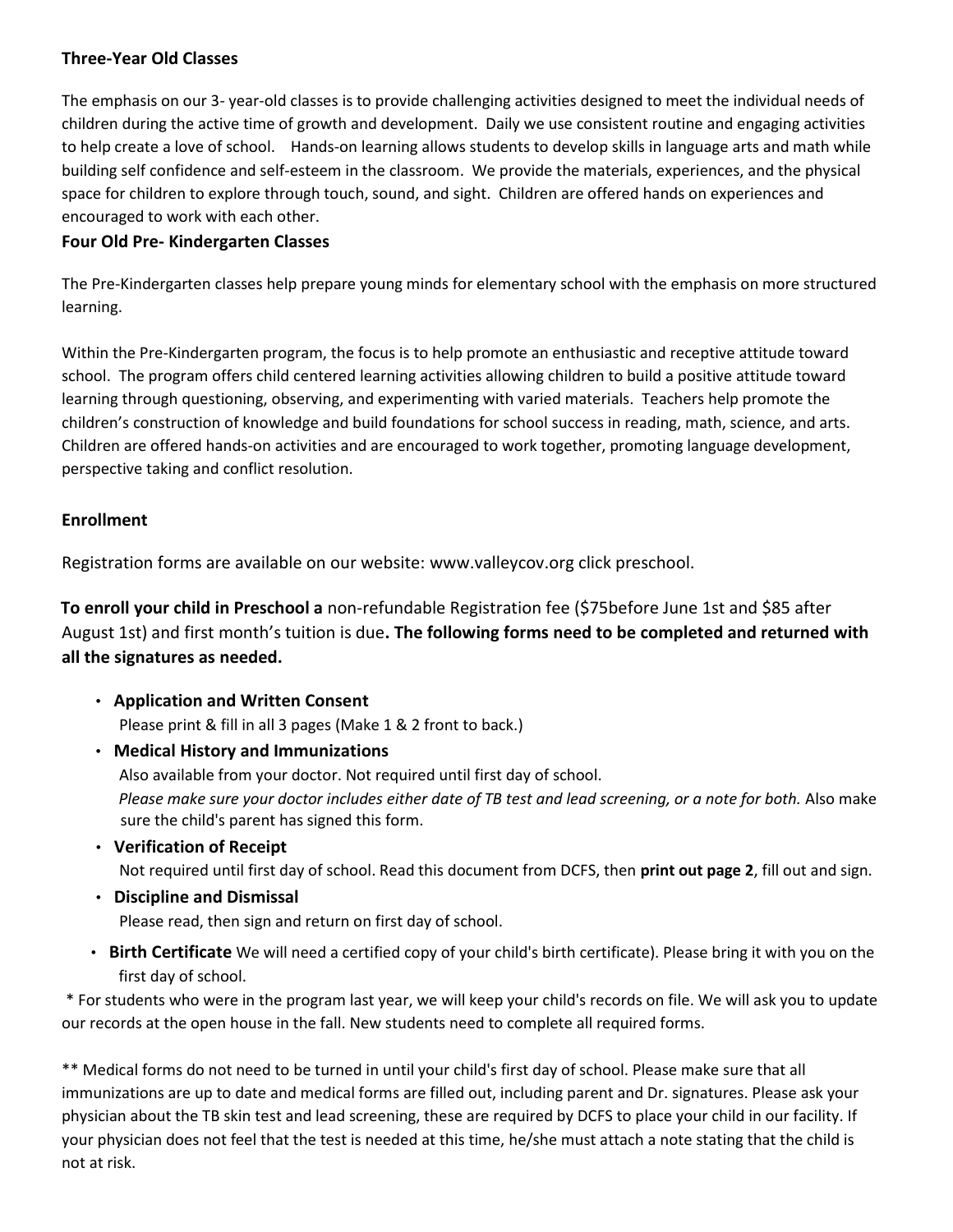**If your child has a summer birthday**, (before Sept. 1st) you may want to read the book[,](http://www.amazon.com/gp/product/0961856106/ref=nosim/102-7566063-6025708?n=283155) [Summer Children: Ready](http://www.amazon.com/gp/product/0961856106/ref=nosim/102-7566063-6025708?n=283155) [or](http://www.amazon.com/gp/product/0961856106/ref=nosim/102-7566063-6025708?n=283155) [Not for School,](http://www.amazon.com/gp/product/0961856106/ref=nosim/102-7566063-6025708?n=283155) [by](http://www.amazon.com/gp/product/0961856106/ref=nosim/102-7566063-6025708?n=283155) James K. Uphoff, June E. Gilmore, and Rosemarie Huber. There are excerpts from this book in the following articl[e,](http://www.valleycov.org/preschoolHandbook.shtml#ready) ["Ready or Not?" This](http://www.valleycov.org/preschoolHandbook.shtml#ready) may help you make a decision about when to start preschool or if you want to put your child in two or three years of preschool. If you are wondering which class would be best for your child, please call Jill Huber 645-8882.

If your child is already enrolled in our Preschool or you are interested in more information, please be sure to read the [Preschool Handbook](http://www.valleycov.org/preschoolHandbook.shtml) [and](http://www.valleycov.org/preschoolHandbook.shtml) th[e](http://www.valleycov.org/docs/open%20house.pdf) [Open House](http://www.valleycov.org/docs/open%20house.pdf) [Lett](http://www.valleycov.org/docs/open%20house.pdf)er.

# **2022-2023 Fee Schedule**

- 3-year old's (2 Day) \$85.00/month
- $\cdot$  4-year-old's (3 Day) \$125.00/month

Tuition is divided equally into 9 monthly payments.

**Tuition is due on the first of each month.** A late charge will be added of \$1.00 a day after the 5th unless you have spoken to the director about paying late. No refunds are given for absences due to illness or family vacations.

**Online Bill Pay Through Brightwheel:** Parents will receive and invoice through the Brightwheel App 3 days before the payment is due, payments are due the first of each month. You can make payments through the App or send in cash or check. (September should have been paid when you registered your child, the next payment will be due October  $1<sup>st</sup>$ .)

## **If writing a check:**

Please put your **child's name** in the **memo line.**

Make checks payable to: **Valley Covenant Preschool. Cash:** 

Please remember to include your **child's name** somewhere (preferably on a piece of paper inside the envelope.)

**Pay Ahead:** You may also choose to pay more than one month at a time.

**Doors will be locked and will open five minutes before class time.** Teacher Prep time is needed to prepare for the students. Please do not drop off early unless prearranged with the staff.

## **When you arrive at school**

- Sign In with the Brightwheel App
- Hang up Book Bag & Coat (please have them labeled)
- Child washes hands
- Check mailbox

We understand that there may be times that you are running late, please notify us if this occurs. **If we are not notified of late pick up the procedure is as follows: (per DCFS GUIDELINES WE MUST HAVE A POLICY IN PLACE)** 

- 5 minutes late we will contact parent/guardian
- 15 minutes late we will contact emergency contact
- 30 minutes late we will contact Sheriffs Department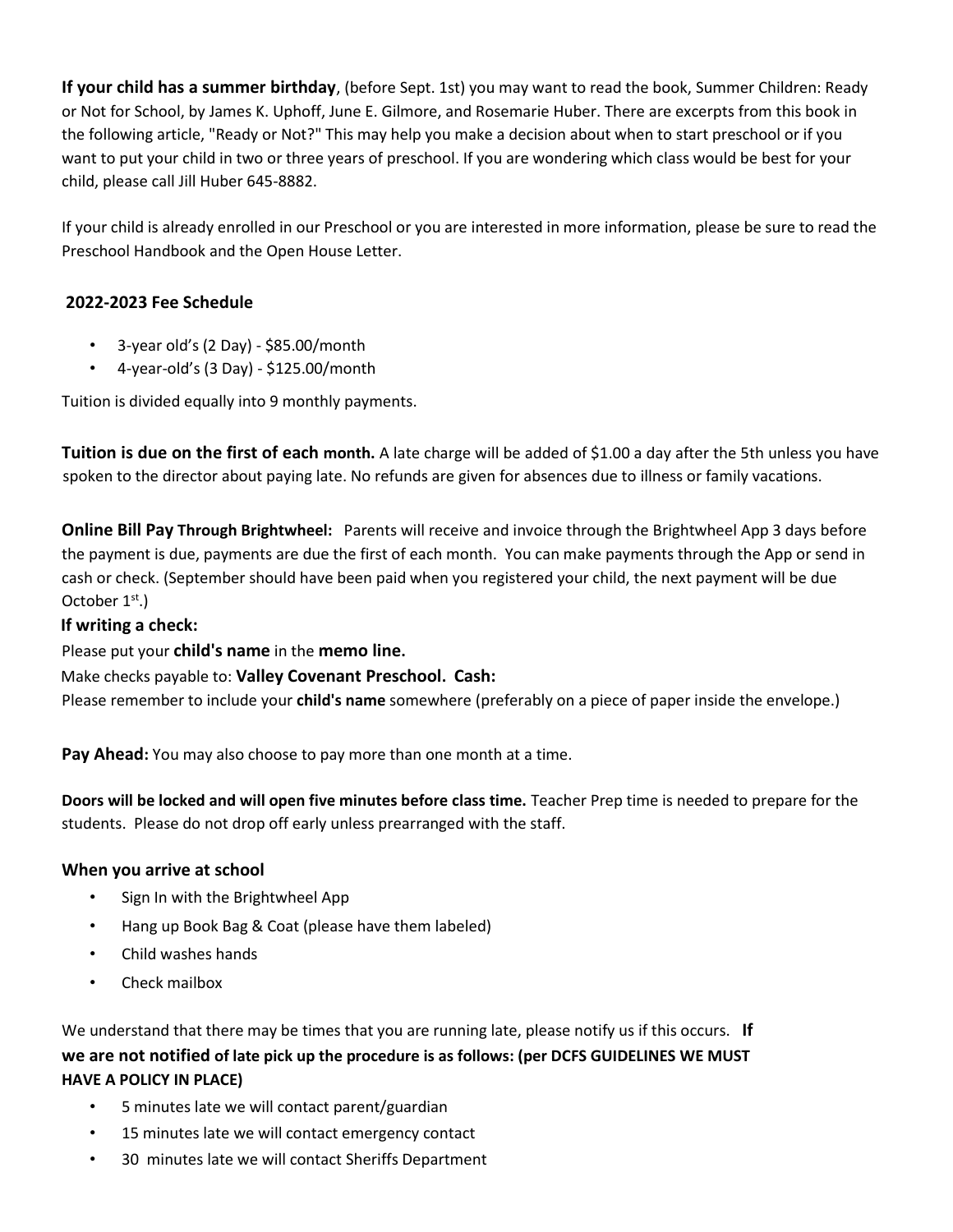## **When you pick up your child**

- Sign Out with the Brightwheel App
- Pick up Book Bag & Coat
- Check mailbox
- Make sure a staff person sees you leave.

## **Schedule [/](http://www.valleycov.org/preschoolCalendar.shtml) [Calendar](http://www.valleycov.org/preschoolCalendar.shtml)**

Vacations and holidays are set up concurrently with the calendar of th[e](http://www.meridian223.org/meridianjr/calendar/index.html) [Meridian Community District #223.](http://www.meridian223.org/meridianjr/calendar/index.html) 

#### **INCLEMENT WEATHER**

Valley Covenant Preschool follows the Meridian CUSD#223 inclement weather policy. Unless otherwise notified by Valley Covenant Preschool, all families should follow that policy. A remind message will be sent to all families. Closings and delays will be announced on any of the three T.V. channels, and on radio stations WHRL and WROK. Snow days are not guaranteed to be made up.

#### **Birthday Treats/Snacks**

Snacks will be served daily, your child will be able to choose from Pretzels, Cheeze It Crackers, Gold Fish Crackers, Ritz Crackers, Fruit Snacks, and Cereal (dry) and the occasional birthday treat.

Birthday Treats are allowed, please sign up on the birthday sign-up sheet posted by the mailboxes and indicate what you will bring or send us a message and we will add your child's name and the treat they will bring. DCFS requires we post the snacks that will be brought in.

Sign-up sheets will be posted in the classroom for class parties. DCFS requires we post the snacks that will be brought in.

#### **Notes Home**

We will only send printed notes home to those who do not have email. Please check your e-mail often. **If you are not able to check your e-mail at least once a week**, please let us know and we'll send notes home to you both in print and by e-mail.

Also find us on Facebook.

## **Contact Us**

- By phone 815-645-8882, Mrs. Huber's Cell 815-222-2598
- Email: preschool@valleycov.org
- Brightwheel App

## **Health**

V. HEALTH AND SAFETY HEALTH POLICY For the health and safety of staff and students, every family must follow this Health Policy and report to the School if their student has had symptoms of, exposure to, or diagnoses of any of the following:

• Fever (must be fever-free for 24 hours before returning to work)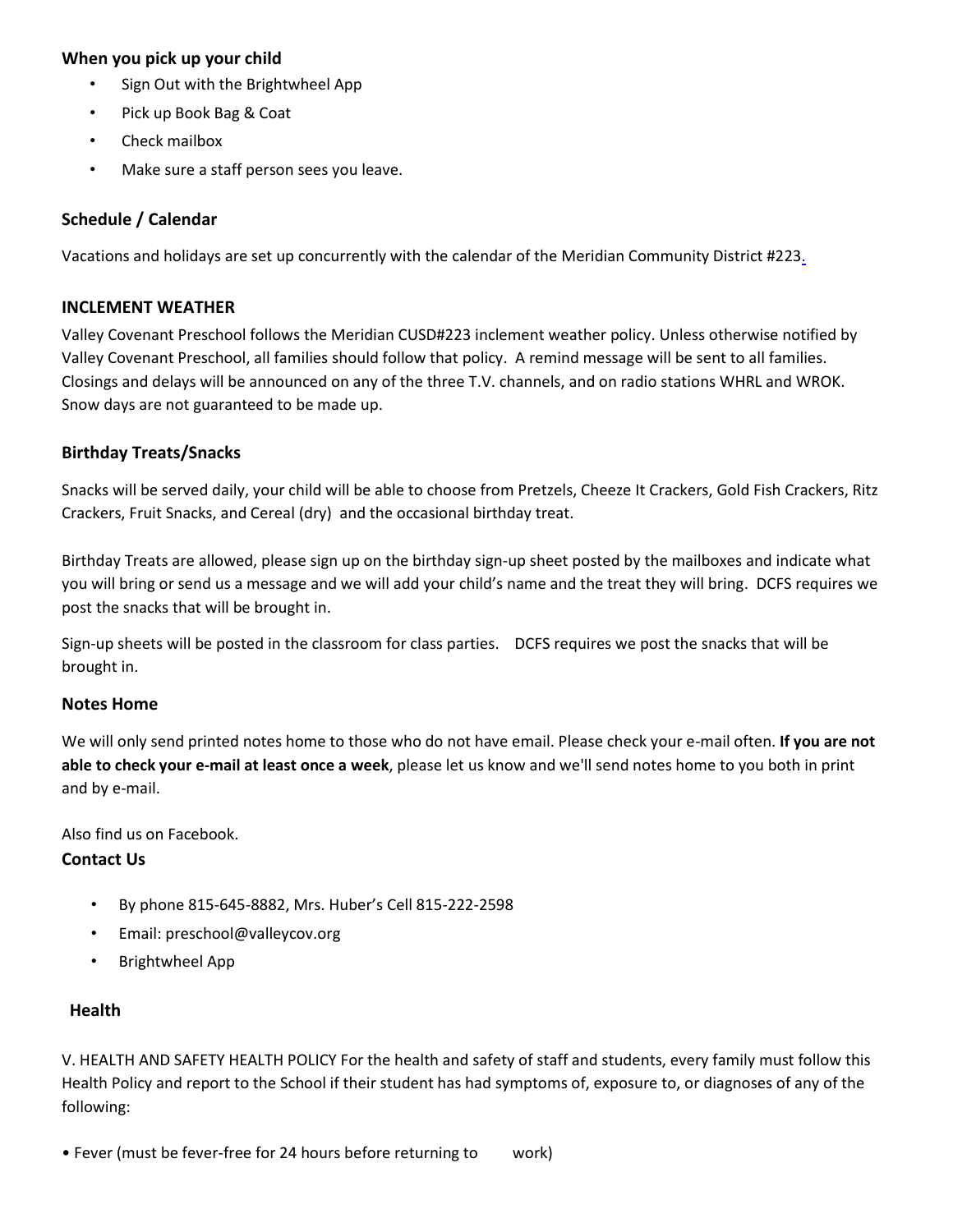- Symptoms of severe illness such as lethargy (more than expected tiredness), uncontrolled coughing, difficulty breathing, wheezing, or other unusual signs (until medical evaluation determines you can return to School)
- Diarrhea
- Blood in the stools not explained by diet change, medication, or hard stools
- Vomiting two or more times in 24 hours
- Persistent abdominal pain (lasting more than 2 hours)
- Mouth sores with drooling
- Rash with fever
- Purulent conjunctivitis (pink or red eye lining or whites of the eyes with white or yellow pus coming from the eyes)
- Lice

If students become ill at school, parents will be called and expected to pick up the student as soon as possible. A student should not return to school until he/she is fever free without medicine for 24 hours. If your child becomes ill during the day, we will make every effort to notify you immediately, so be sure we have your current home phone, cell phone, or work phone numbers. If your child becomes ill or is injured and needs emergency medical treatment, we will arrange transportation to the nearest emergency medical care facility. All children must have permission for emergency medical treatment by a physician.

## **Lice Policy**

The School has a "No Lice/No Nits" policy, meaning that students will be sent home for treatment if lice are found, and students cannot return until all lice or nits (eggs) are gone. Clothing, hats, scarves, pillow cases, bedding, and towels worn or used by the affected person at school in the 2-day period just before treatment is started will be machine washed and dried using the hot water and hot air cycles because lice and eggs are killed by exposure for 5 minutes to temperatures greater than 53.5°C (128.3°F). Items that cannot be laundered will be dry-cleaned or sealed in a plastic bag for two weeks. Furniture and floors will be vacuumed to remove an infested person's hairs that might have viable nits attached. Such measures should also be taken at the home and in the car of the affected student. Rechecks of students who are classmates, but are not considered affected with lice, remain the responsibility of the family and should be conducted on a regular basis.

## **HEALTH AND IMMUNIZATIONS**

All children must be fully up to date on immunizations. Immunization records and birth certificates are required prior to the beginning of the school year, or the child will not be allowed to attend school.

## **GENERAL SAFETY**

- Staff is trained in CPR, First Aid, AED, and general safety procedures.
- All staff members are required by law to report any suspicion of child abuse/neglect
- An Emergency Plan has been developed.

# **Ways Families Can Help:**

- 1. When dropping off and picking up, use the designated School entrance and exit in the parking lot (please follow one way traffic flow).
- 2. Monitor your children carefully in the parking lot; do NOT leave children in the car unattended.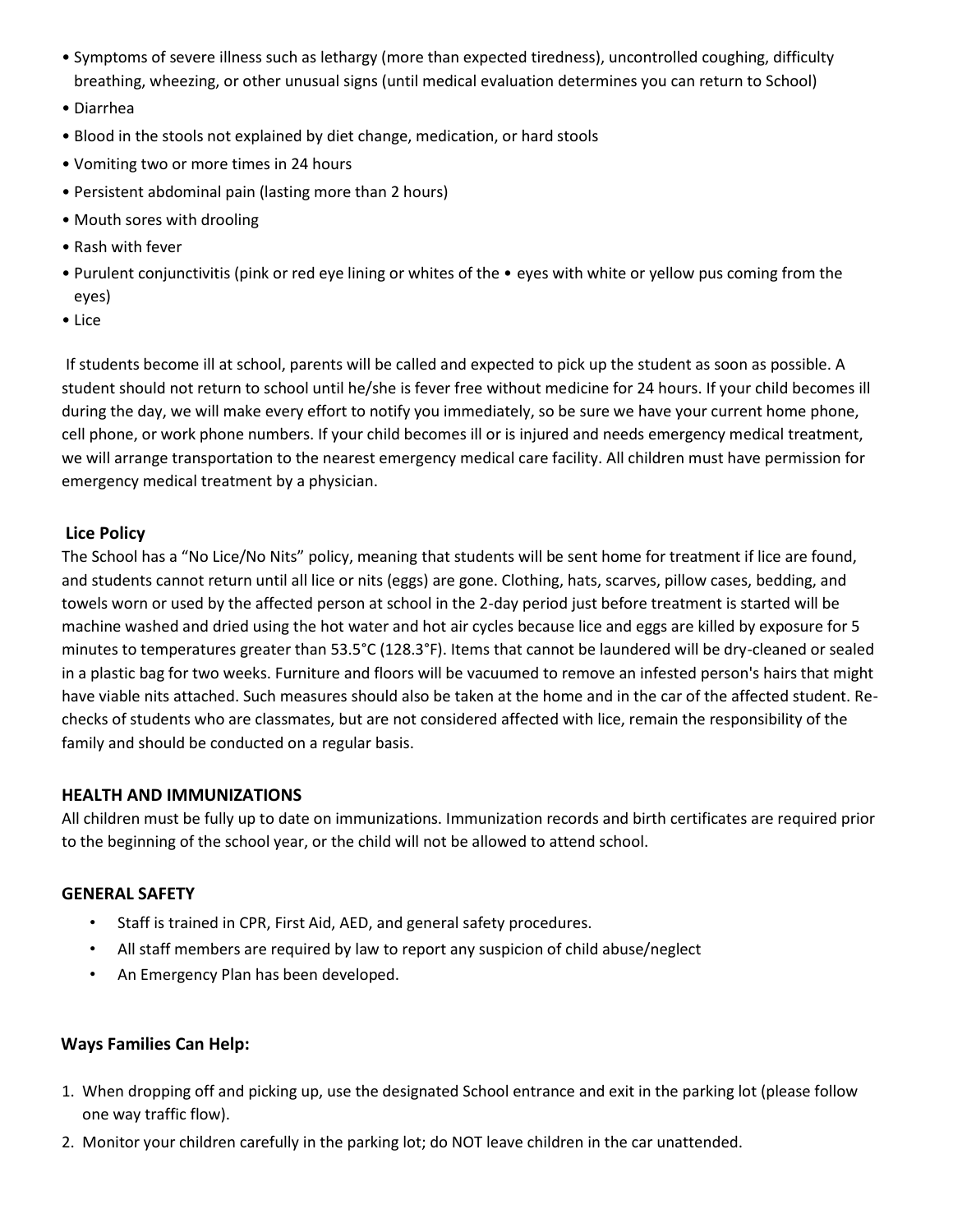- 3. Make the staff aware of any safety issues or concerns.
- 4. Keep current on children's immunizations and check-ups.
- 5. Teach your children good health practices at home (wiping nose with tissues, brushing teeth after meals, flushing the toilet, washing hands before meals and after toileting, cleaning up after self, etc.). It helps if we are consistent with health practices at home and school.
- 6. Keep all information current with Valley Covenant Preschool. This includes phone numbers for home, work, and cell; home address; and e-mail address.
- 7. When you drop off or pick up your child, contact the staff so they know you are dropping off/picking up.
- 8. Keep teachers informed about your child's health, mood, eating habits, family situation or anything that might affect your child's behavior at school.
- 9. Teach your child about safety practices (good strangers/bad strangers, practice fire and tornado drills at home, stop, drop, and roll, etc.). It helps if we are consistent with safety practices at home and School.

#### **FIRE DRILLS**

Fire Drills are conducted once a month, each room has a visible evacuation chart with the route to be taken clearly indicated. Other drills are practiced as needed.

#### **CRISIS MANAGEMENT/EMERGENCY PREPAREDNESS PLAN**

A Crisis Management/Emergency Preparedness Plan has been developed approved and is in place. All employees have been trained accordingly. Crisis Management is an integral component of our School safety. The most important consideration in both crisis management and safe School efforts is the health, safety, and welfare of

## **Health Requirements for Staff**

Staff members are certified by a practicing physician to be free from any disability which would prevent them from caring for children.

## **Pest Control Notice**

Due to DCFS Regulations, we are required to inform all parents that Adams Pest Control will be spraying the 3rd Wednesday of every month at 3:15 pm

#### **Transportation**

Transportation for all children must be arranged privately by the parents. Only authorized persons as stipulated on the enrollment form may pick up the children. Children must be accompanied by an adult as they enter and exit the building. When you arrive with your child, make sure that a teacher acknowledges your presence. As you leave, again, make sure a staff member knows that you are leaving with your child.

Parents will be notified in advance of all field trips and will need to sign a permission slip for each trip. Field trips will be within walking distance, so we won't need to worry about car seats for a whole classroom of students.

## **Clothing**

Children should be dressed in comfortable, easy to launder, clothing. All removable clothing (such as hats, boots, mittens, jackets etc.) should be **clearly marked with child's name**. We are not responsible for lost items if they are not marked.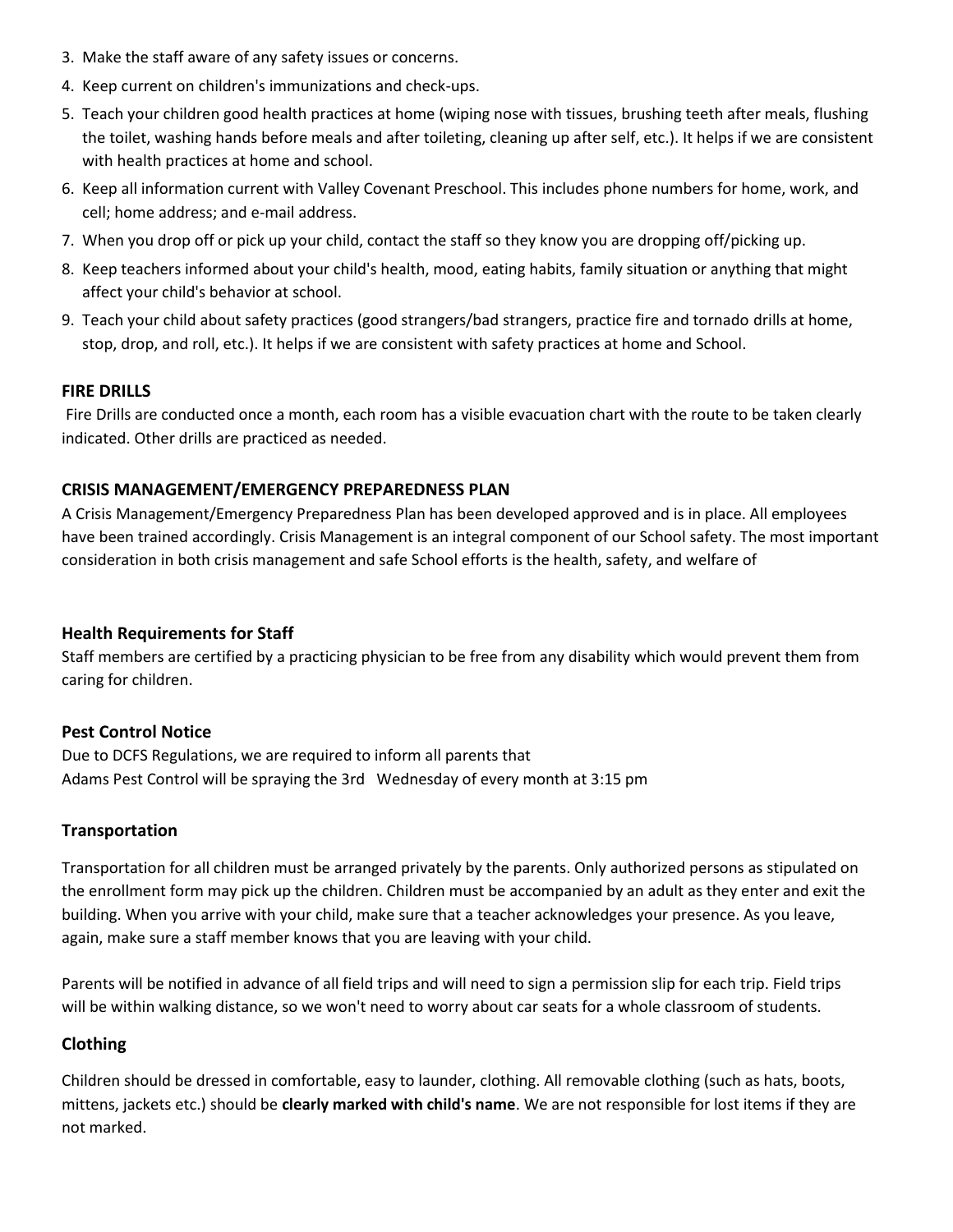## **Discipline and Dismissal**

Harsh punishment is prohibited. Discipline will be handled with kindness and understanding. No child shall be subjected to cruel, harsh, humiliating, petty, severe, or provocative treatment, or corporal punishment. No child shall be subjected to verbal abuse, threats, or derogatory remarks. No child shall be deprived of needs or any part of meals or snacks as punishment. Discipline measures shall be designed and administered in such a way as to help the individual child develop his own self-control and to assume responsibility for his own actions.

We will establish simple rules that set limits of behavior required for the protection of the group. The Preschool reserves the right to dismiss any child for disruptive and / or damaging behavior. Parents will be notified of such behavior and required to help develop a plan to correct such behavior. If the child is still unable to adjust to the school routine and engages in continued disruptive behavior, the child will be dismissed. This policy is without regard to race, sex, and creed. This policy is enforced so that we can ensure all children attending the Preschool will have a safe and comfortable atmosphere in which to grow and develop.

Please read the [Discipline and Dismissal](http://www.valleycov.org/docs/Discipline%20and%20Dismissal.pdf) **[Poli](http://www.valleycov.org/docs/Discipline%20and%20Dismissal.pdf)cy** found at the back of the handbook. Then sign and return.

# **Insurance / Accreditation & Personal Information**

The Preschool is covered by accident insurance in case of injury to your child while in attendance at Preschool. We are licensed by State of Illinois under the Division of Children and Family Services. The teachers and aides are qualified and licensed according to the State regulations. By law, teachers are required to report cases of child abuse to the

Department of Children and Family Services. No personal information about your child will be released without written authorization

## **Fundraisers**

#### **IN THE FALL**

Reading for Education : Each parent is asked to send out 6 emails to family, friends etc. We receive money per email, and through the fundraiser, we have been blessed each year with over \$4000.00 in gift cards to purchase supplies, manipulatives, games, etc. for the classroom.

**Kids Kreations [-](http://www.kidskreations.us/)** [www.kidskreations.us](http://www.kidskreations.us/) [Kid](http://www.kidskreations.us/)s Kreations specializes in transforming original works of art into personalized gifts and keepsakes that families will treasure for a lifetime! This art-based fundraiser offers a large and unique selection of products made with children 's art. We plan to do this in time for Christmas gifts and we'll create the art here at preschool. These would make a great gift for

Grandparents, Aunt/Uncles, and other special people in your life.

## **ON-GOING . . .**

## **Office Max/Office Depot Recycling**

Please bring us your empty inkjet cartridges, laser, toner, or fax cartridges etc. We are enrolled in the Office Max/Office Depot rewards program. Through this program we earn rewards for turning in cartridges monthly and given 2% back on all our purchases. Reward certificates are then issued to Valley Covenant Preschool for use in the store or online.

## **Amazon Smile**

When first visiting AmazonSmile, customers are prompted to select a charitable organization, please choose Valley Evangelical Covenant Church (all proceeds go to the preschool). For eligible purchases at AmazonSmile, the

AmazonSmile Foundation will donate 0.5% of the purchase price to the customer's selected charitable organization. These funds are then deposited quarterly into our account.

<https://smile.amazon.com/ch/36-3846120>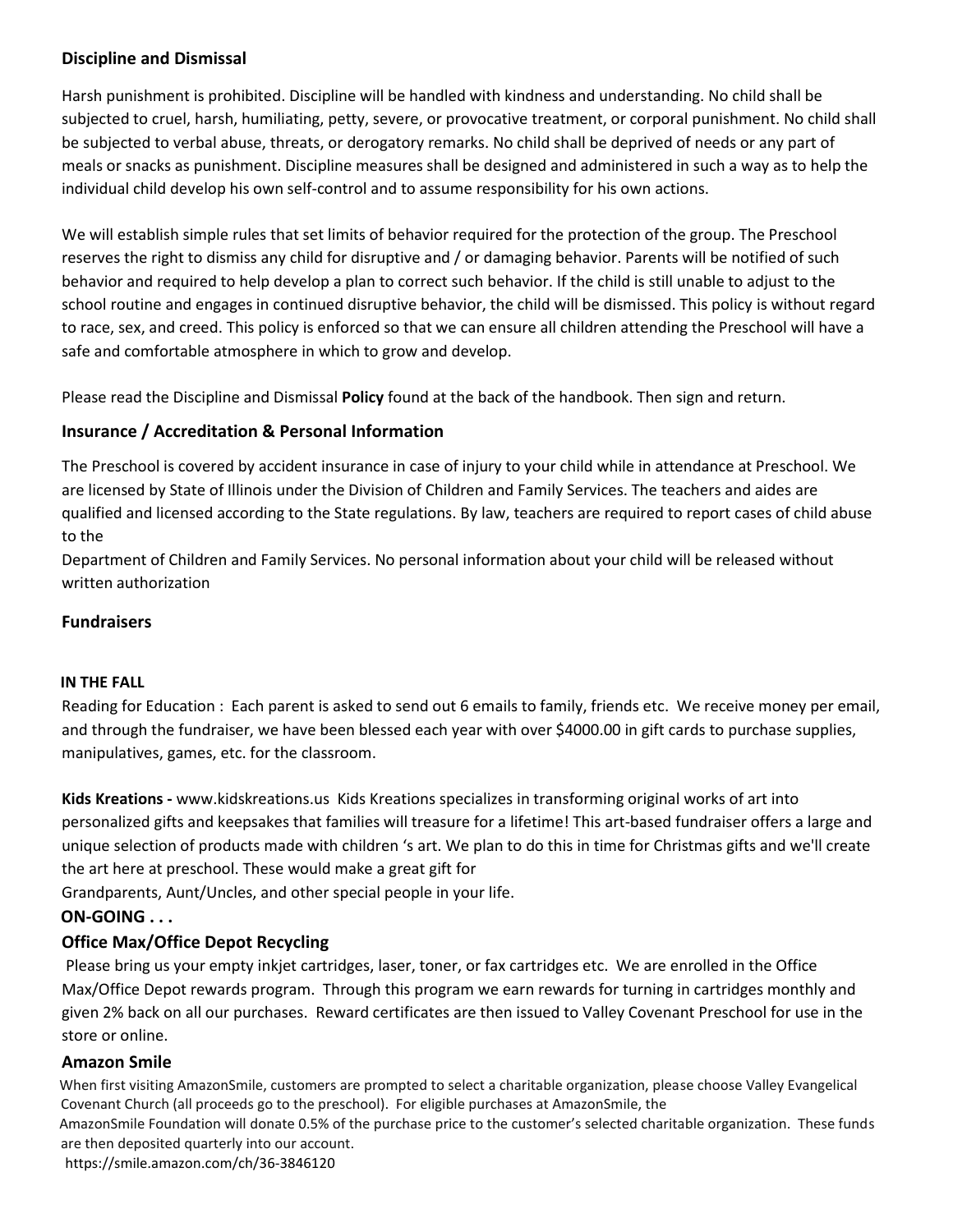# **Scholarship Fund**

You may also donate to our scholarship fund to help families with tuition.

**Scholastic Book Orders**: Book orders will be placed in your child's mailbox each month. There are two ways to order, either fill out the form and send back with your check written to Scholastic Book Club, or order online: scholastic.com/reading club, Online **Class Activation Code:** GPZM7. If you are purchasing books for your child as a gift, please indicate on their form or send us and email, and we will put the gift books in a brown paper bag so your child does not see their special surprise. For each order the preschool will receive bonus points to use towards books or other items for the classroom.

# **2022-2023 School Year Calendar Valley Covenant Preschool**

| <b>AUGUSL</b>                 |                                                                                 |
|-------------------------------|---------------------------------------------------------------------------------|
| August 18 <sup>th</sup>       | Open House 10:00, 1:00, 5:00 (choose a time to come) please RSVP with your time |
| August 22 <sup>nd</sup> (Mon) | First Day of School for Monday/Tuesday Classes                                  |
| August 23rd (Wed)             | First Day of School for Wednesday/Thursday/Friday Classes                       |
|                               |                                                                                 |

#### **September**

**August**

| September 2nd (Fri)             | No School/ Early Out Meridian |
|---------------------------------|-------------------------------|
| September 5 <sup>th</sup> (Mon) | No School Labor Day           |
| September 27/28 (T/W)           | Picture Day                   |

**School pictures:** You should have received your picture packet in your child's mailbox. Pictures will be taken outside - in case of rain we will reschedule. On picture day the students will not be playing outside so their clothes won't get dirty.

#### **October**

| October 7 <sup>th</sup>        | No School/Early Out Meridian     |
|--------------------------------|----------------------------------|
| October 10 <sup>th</sup> (Mon) | No School                        |
| October 28 <sup>th</sup> (Fri) | Dress up Party (W/Th/Fr) classes |
| October 31 <sup>st</sup> (Mon) | Dress up Party (M/T) classes     |

**Dress up Party:** Please no "scary" or "spooky" costumes. We want to prevent any tears from kids who might get scared. Try and stick to characters or occupations. Your child can bring their costume and change in time for the party. Watch for Sign-up sheets for: Treats, Drink, Cups, Paper plates (6" - 8"); Napkins; Take home treats; parent helpers & digital photographer.

#### **November**

| November 11 <sup>th</sup> (Fri)        | No School/Veterans Day       |
|----------------------------------------|------------------------------|
| November 18 <sup>th</sup> (Fri)        | Out of town for a conference |
| November 23rd -25th                    | No School                    |
| <b>December</b>                        |                              |
| December 20 <sup>th</sup> (Tues)       | Christmas Party              |
| December 21 <sup>st</sup> (Wed)        | Christmas Party              |
| December 22nd                          | No School/Early Out Meridian |
| December 23 <sup>th</sup> -January 9th | <b>Christmas Break</b>       |
|                                        |                              |

**Snow Days:** During the winter months, please be sure to watch the weather and check the morning news if you wonder if we will be closed. Generally, we follow whatever the Stillman schools do for snow days. Snow days will not be made up.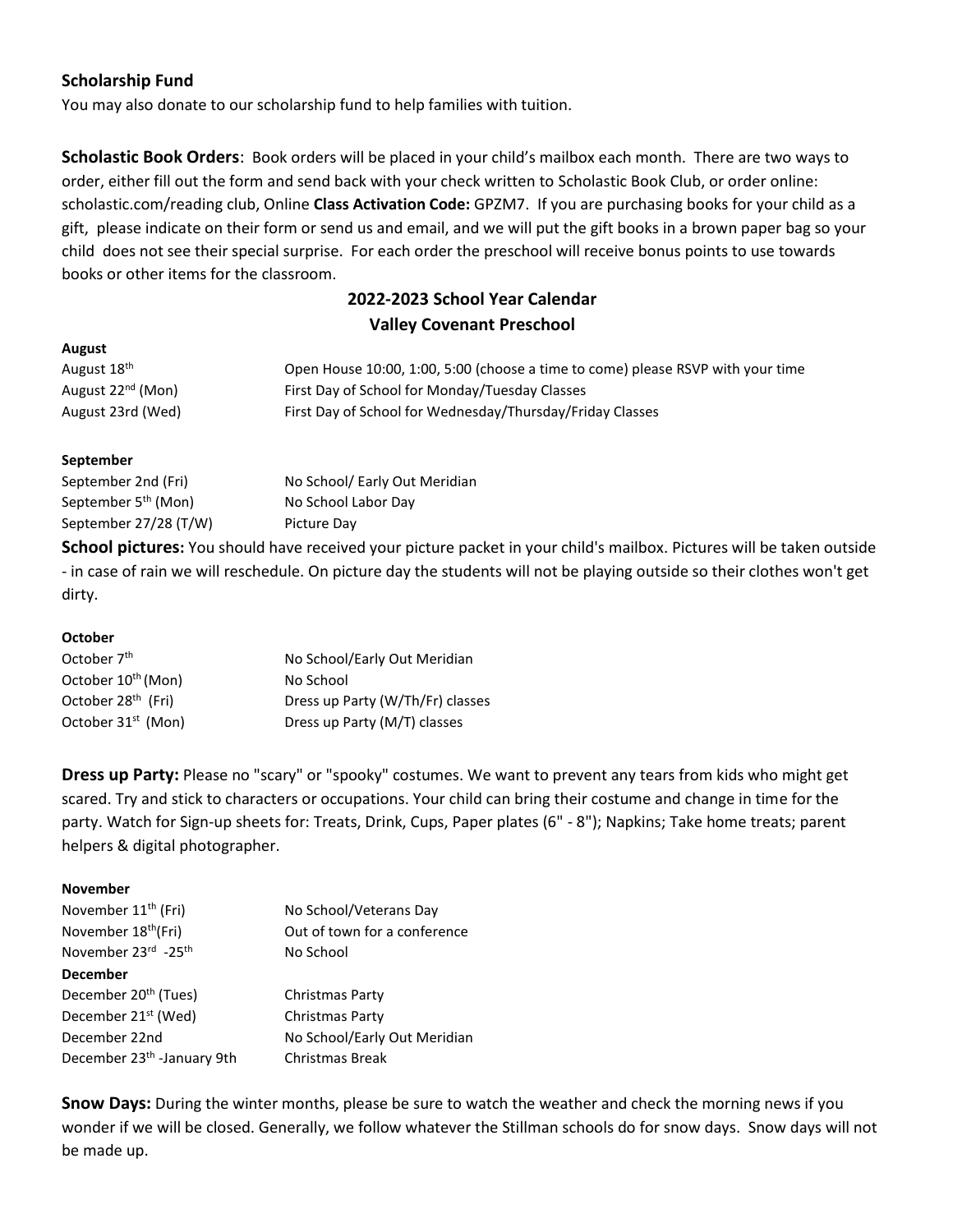**Christmas Party:** See schedule for dates. Sign-up sheets are available on the REMINI App Treats, Drink, Cups, Paper plates (6" -

8"); Napkins; Take home treats; parent helpers & digital photographer. [If you sign up for digital photographer, please take pictures with a digital camera and give us a copy (either on CD or bring your USB cable to download before you leave.) If you do not have a digital camera, but would like to volunteer to take pictures, we have a digital camera that can be shared between upstairs & downstairs.] Those that bring things for the party please be aware that there will be parent helpers and maybe a few younger siblings, so please bring extras so we can include everyone in the party.

**January** 

January 16<sup>th</sup> (Mon) No School

**Class Preference:** For students currently enrolled in our program, you will be given the chance to indicate your first, second and third choice of which class you prefer for the following year. We do this at this time of year to help us give an idea of next year's class dynamics. Final placements are not made until registration material are passed out in March. **Pre-registration:** For new students, we start collecting registration for our 3-year-old classes.

#### **February**

| February 10 <sup>th</sup> (Fri)  | <b>Valentines Party</b>      |
|----------------------------------|------------------------------|
| February 14 <sup>th</sup> (Tues) | <b>Valentines Party</b>      |
| February 17 <sup>th</sup> (Fri)  | No School Early out Meridian |
| February 20 <sup>th</sup>        | No School/Presidents Day     |

**Valentine's Party:** See schedule for dates. Sign-up sheets are available on the REMINI App for party treats. When you bring valentines for your child's classmates, please do not put individual names on the envelopes (just sign your child's name) This makes it easier to pass them out. Sign-up sheets will be available for Treats, Drink, Cups, Paper plates (6" - 8"); Napkins; Take home treats; parent helpers & digital photographer. Those that bring things for the party please be aware that there will be parent helpers and maybe a few younger siblings, so please bring extras so we can include everyone in the party.

#### **March**

March 26<sup>th</sup>-March 31st

March 24<sup>th</sup> (Fri) No School/Early Out Meridian Spring Break

**Play Outside:** As the weather starts to warm up, remember to bring a coat in case we decide to go outside. Dress your child in comfortable, easy to launder, clothing as the playground is especially dirty in the spring.

#### **April**

April 7<sup>th</sup> (Fri.) No School April 10<sup>th</sup> (Mon.) No School

**May** May  $16<sup>st</sup>$  (Tues.)

May 15<sup>th</sup> (Mon.) Graduation Celebration. Day at the Park 10:00am-2:00pm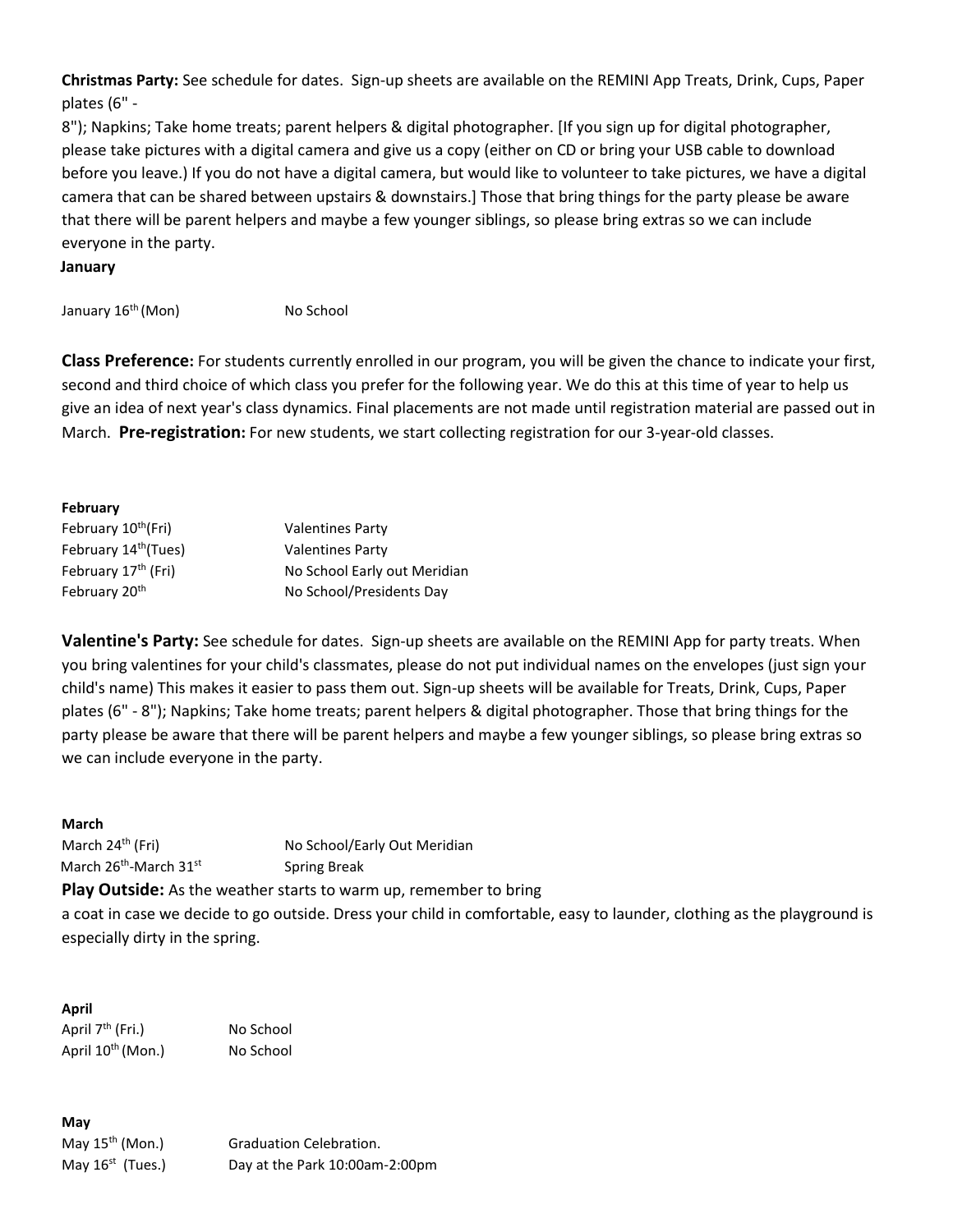May 17<sup>th</sup> (Wed Graduation Celebration. May 18<sup>th</sup> (Thurs.) Day at the Park 10:00am-2:00pm

**Graduation Celebration:** We will celebrate our year with games, activities, stations and a photo booth for graduation pictures. After we finish our activities, we will hand out certificates to the students. The celebration lasts for 1 ½ hours.

**Class Picnic / Last Day** Picnic times will be from 10:00 – 2:00 on your child's picnic day. Location Davis Junction Park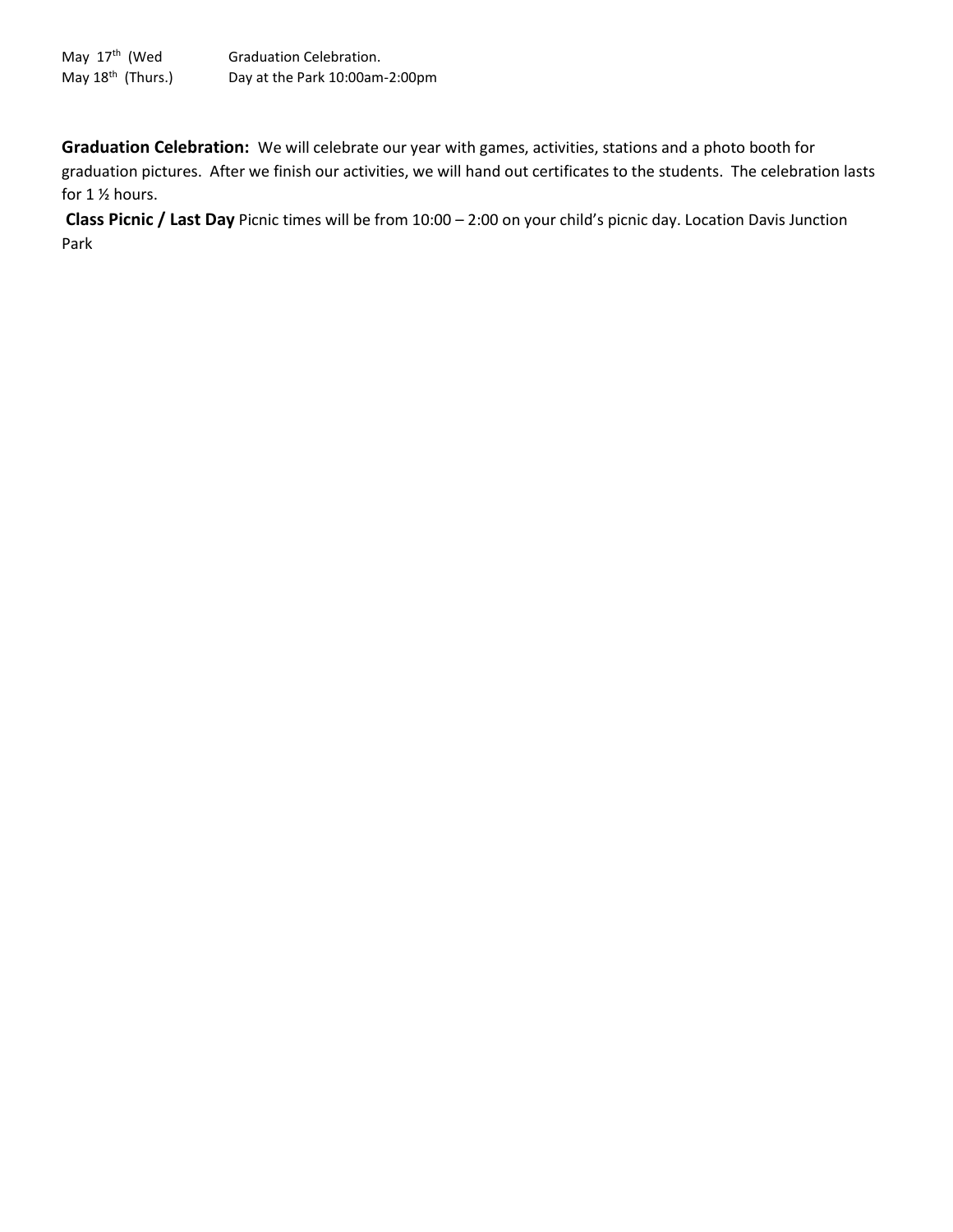# **Guidance & Discipline Philosophy**

We believe in guidance and discipline, rather than punishment. Guidance and discipline are positive ways to help a child develop self-control and confidence handling their needs in a socially acceptable way. This is an on-going process, not a single act. We are here to teach and guide each child to learn the skills to manage their own behavior.

# **The Classroom Rules - The rules are reviewed often with the children**.

- Use helping hands
- Use listening ears
- Use quiet polite voices
- Use looking eyes
- Use walking feet
- Share with others.
- Be gentle with friends.
- Put toys away.

# **Guidance & Discipline Techniques Used by Our Staff**

- . Model socially acceptable behavior and manners along with positive reinforcement and acknowledgement of good behavior.
- Include the children in the problem-solving process.
- Give the child choices whenever possible.
- Establish eye contact with the child when talking to him/her.
- Re-direct a child to another activity.
- Remove the child from the area, discuss the improper behavior, what a better choice would be next time, and allow the child to return to the activity when he or she feels they can manage their behavior appropriately.
- Place the child in a time out for no longer than a minute per year of age in a chair away from the group.
- Physically hold a child until he/she can gain control of him/herself. Call a parent to come for the child if the child cannot regain control of self.
- . If a child hurts another child, the teacher will attend to the injured child immediately. The child that did the injuring will stay with the injured child and the staff member looking after the injured child, until the injured child is ready to return to the classroom activities.

# **If the teachers see a continuing pattern of misbehavior, the following steps will be initiated:**

- . Phone call from the teacher informing the parent of the concern or "red flags" that have been observed.
- $\bullet$  Implementation of strategies to correct behavior. These may include but are not limited to:
- Using the many resources and techniques we have available. Trying different techniques can take time.
- . Observation of the child by the director and/or other qualified professionals.
- . Parental observation of classroom behavior.
- Reinforcing classroom rules with the entire class, (teachable moments)
- Conference with parents, teachers, and director, to discuss goals, implementation of goals, and measuring progress.
- Follow-up meetings (face to face or phone) to discuss progress.

# **Prohibited Guidance and Discipline Techniques**

- Any form of corporal punishment.
- $\bullet$  Yelling at a child.
- Ridiculing a child or the child's family.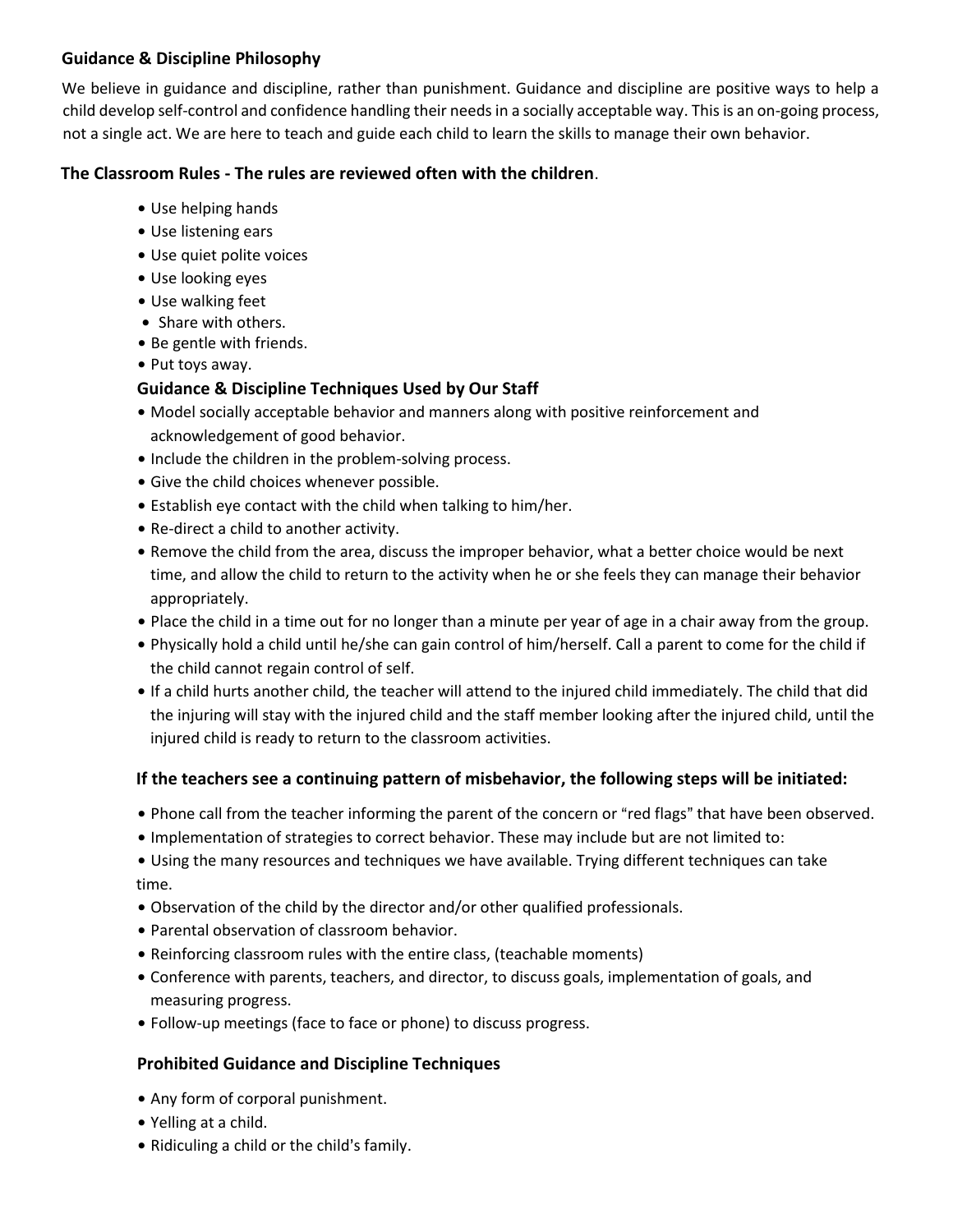- Blaming, teasing, insulting, name calling, or threatening the child with punishment.
- . Withholding food, affection, or positive attention.

#### **Parents Role in the Guidance Process**

- . Share any relevant information with the teachers to help understand any underlying issues.
- . Be open when the teacher gives notification of a concern or if a continuing pattern of misbehavior is observed.
- . Follow through on any recommendations made by the staff including evaluation by the school district. Contact should be made within two weeks of this recommendation.
- . Work as a team with the staff so everyone can be consistent in expectations and help the child understand what behavior is acceptable and not acceptable.

#### **Child's Role in the Guidance Process**

- The child will have a reasonable opportunity to resolve their own conflict before a teacher steps in.
- . Make an effort to change any unacceptable behavior.
- If the child has hurt another child, the injuring party will stay with the injured child until they are ready to return to normal classroom activities. The child will be asked what s/he can do to make the child feel better.

#### **Discharge**

After attempts have been made to meet the individual needs of the child, any child that has demonstrated inability to benefit from the type of care offered by our school, or whose presence is detrimental to the group, shall be discharged from the school.